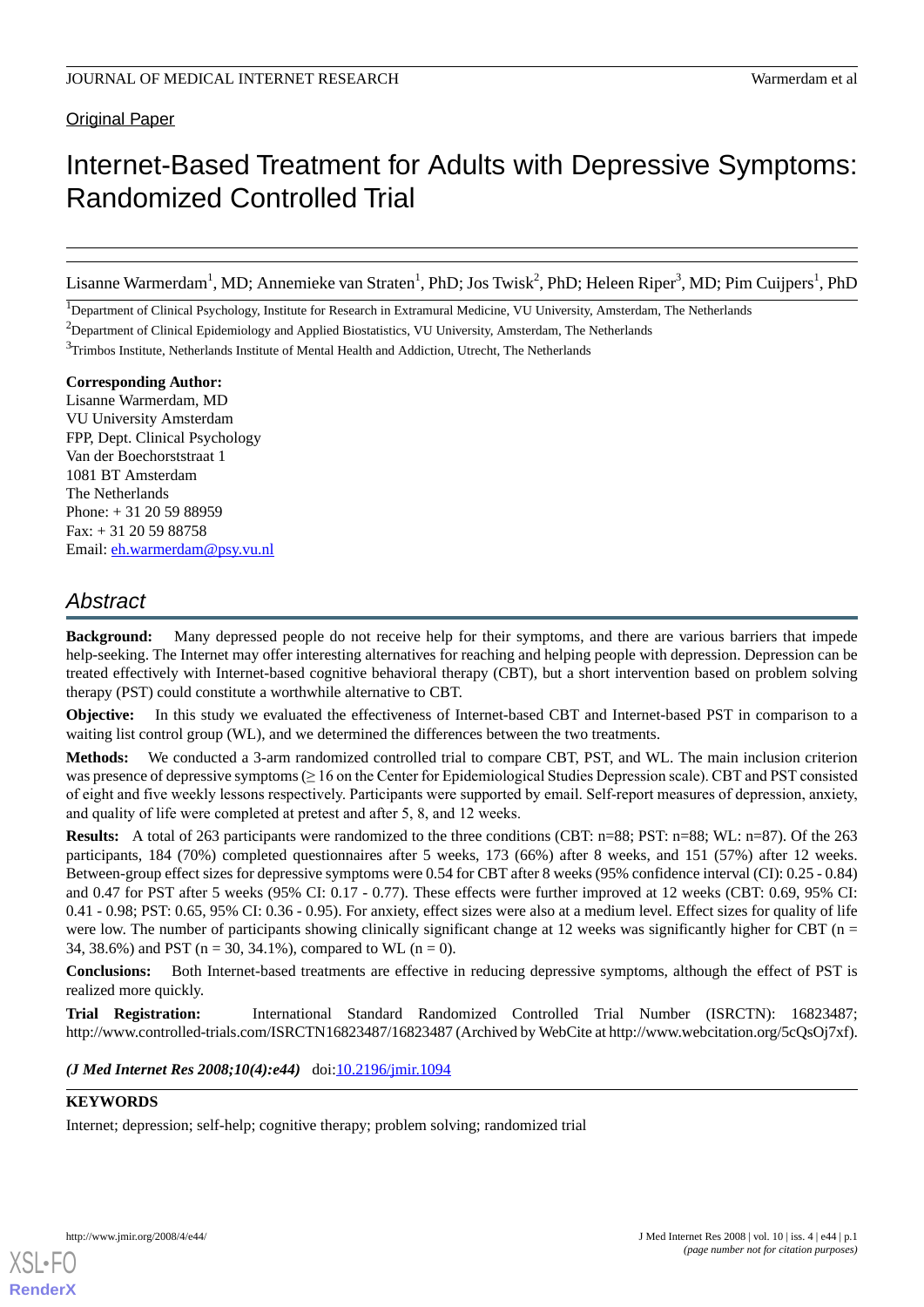# *Introduction*

Depression is known to be one of the most prevalent mental disorders in the world [[1\]](#page-8-0) and is expected to be the disorder with the highest disease burden in high-income countries by 2030 [\[2](#page-8-1)]. Several trials have shown that there are effective self-help treatments for depression, including Internet-based self-help [\[3](#page-8-2),[4\]](#page-8-3). Still, many depressed people do not seek treatment [\[5](#page-8-4)]. Barriers to receiving adequate treatment include a shortage of skilled therapists, costs, and long waiting lists. More personal barriers to talking to a professional therapist include the idea that "talking" does not help, lack of willingness to talk to a stranger about personal problems, and fear of stigma [[6\]](#page-8-5).Thus, a major challenge lies in increasing the applicability and accessibility of Internet-based psychological treatments for a broad population with clinically relevant depressive symptoms and simultaneously minimizing contact with a professional therapist.

Most self-help therapies are based on cognitive behavioral therapy (CBT) because of its effectiveness with depression [\[4](#page-8-3)[,7](#page-8-6)] and its structured format which makes it very suitable for self-help purposes. It is unknown whether other self-help formats are also effective. Problem-solving therapy (PST) is effective in reducing depression and several other mental health problems [[8](#page-8-7)[,9](#page-8-8)]. As far as we know, there is no study which evaluates Internet-based PST for depression. Recently, a new, generic, PST-based intervention for multiple mental health problems that could be applied through the Internet was developed [[10\]](#page-8-9). As a general framework for the intervention, the model of Bowman and colleagues [[11\]](#page-8-10), which is called self-examination therapy, was used. The general idea of self-examination therapy is that subjects learn to regain control over their problems and lives by (1) determining what really matters to them, (2) investing energy only in those problems that are related to what matters, (3) thinking less negatively about the problems that are unrelated, and (4) accepting those situations that cannot be changed. Self-examination therapy was exclusively designed to be a self-administered treatment and has been found to be effective in several studies in the United States [[11-](#page-8-10)[14](#page-8-11)]. In these studies, self-examination therapy was offered in book format, and it is not known whether it also works when given via the **Internet** 

Our PST-intervention is a Dutch adaptation of self-examination therapy. After adjusting PST for the Internet, the effectiveness of this intervention was shown in patients with different mental health symptoms [[10\]](#page-8-9). A characteristic of this intervention is its short duration of only 5 weeks. It would be interesting to know whether this short, Internet-based intervention works equally well as an 8-week Internet-based CBT intervention, thereby possibly making it a worthwhile alternative.

The current study evaluated two Internet-based interventions with support for adults with elevated depressive symptoms. The goal of this study is twofold. First, we wanted to evaluate the effectiveness of Internet-based CBT and Internet-based PST compared to a waiting list control group. Second, we wanted to determine the differences between the two treatments regarding their effectiveness.

# *Method*

### **Design**

This study is a randomized controlled trial with three groups: two Internet-based self-help interventions (CBT and PST) and a waiting list control group (WL). The study was designed to compare the efficacy of each of the two interventions with the WL. The sample size was based on the expected difference in the primary outcome variable (ie, depressive symptoms, between one of the intervention groups and the waiting list control group at post-test). Based on a power of 0.80 in a one-tailed test, an alpha of 0.05, we needed 100 subjects in each condition to show an effect size of 0.40. Therefore, the total sample size was determined at 300.

### **Participants**

Participants were recruited through advertisements in daily and weekly newspapers and through banners on general websites such as Google and on websites relating to mental health problems. Recruitment took place during two periods, in August/September 2006 and in January/February 2007. Application took place via a website. After application, subjects received a brochure about this study and an informed consent form by post. After giving informed consent, participants received the baseline questionnaire by email. The study protocol was approved by the Medical Ethics Committee of the VU University Medical Center.

All adults aged 18 years and older with depressive symptoms who were willing to participate in a self-help course, were eligible for this study. The main inclusion criterion was a score of 16 or more on the Center of Epidemiologic Studies Depression—scale (CES-D) [\[15](#page-8-12)]. Participants with more severe symptoms of depression (indicated by a CES-D score of 32 or higher) were advised to consult their general practitioner but could participate in the study. Other inclusion criteria were: sufficient knowledge of the Dutch language, access to Internet, and having an email address. No exclusion criteria were defined for this study.

### **Randomization**

Randomization took place at an individual level after the baseline measurement and one week before the start of the interventions. Received baseline questionnaires were numbered in order of arrival. Subjects were randomized into three groups, two intervention groups and a waiting list control group. We used block randomization, with each block containing 9 allocations. An independent researcher made the allocation schedule with a computerized random number generator. Immediately after randomization, subjects were informed about the randomization outcome by email.

### **Interventions**

#### *Problem Solving Therapy (PST)*

Our PST-based intervention is a Dutch adaptation of SET from Bowman [\[11\]](#page-8-10). We added more information, examples, exercises, and forms. PST consisted of three steps. First, the subjects described what really matters to them. Second, they wrote down their current worries and problems. They divided these problems

 $XS$  $\cdot$ FC **[RenderX](http://www.renderx.com/)**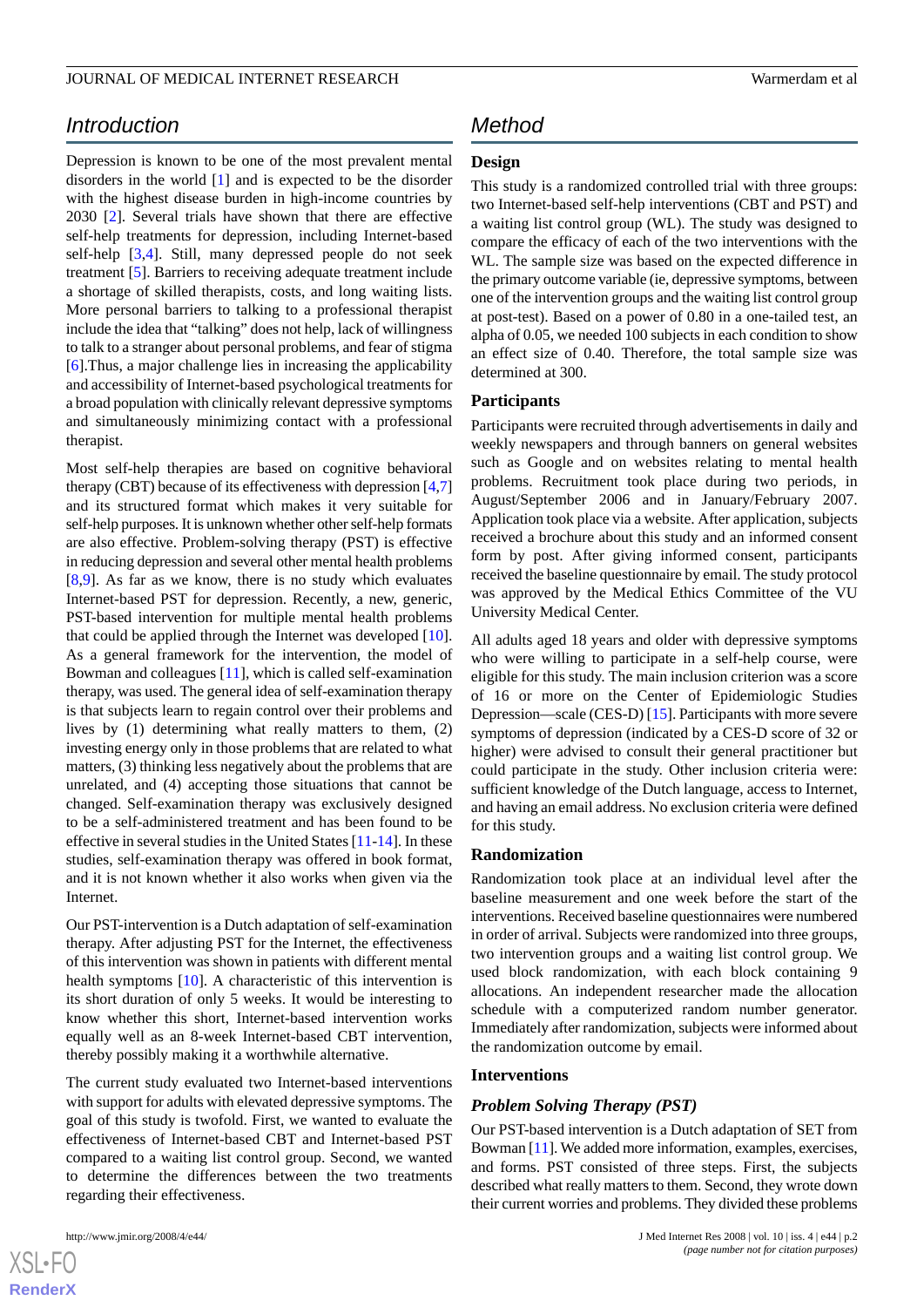into three categories: (a) unimportant problems (problems unrelated to the things that matter to them), (b) solvable problems, and (c) problems which cannot be solved (eg, the loss of a loved one). For each of these three types of problems a different strategy is proposed to solve the problems or to learn to cope with the unimportant and unsolvable ones. The core element of PST is to address the solvable problems by the following six-step procedure: describing the problem, brain-storming, choosing the best solution, making a plan for carrying out the solution, actually carrying out the solution, and evaluation. During the third and last step, the subjects made a plan for the future in which they described how they would try to accomplish those things that matter most to them. The course took 5 weeks and consisted of one lesson a week. The intervention made use of information, exercises, examples of people applying the principles of PST, and a built-in feedback system. There were no audio-visual aids. See Multimedia Appendix 1 for a screenshot of the PST intervention.

### *Cognitive Behavioral Therapy (CBT)*

The CBT intervention was developed by the Trimbos Institute—The Netherlands Institute of Mental Health and Addiction. This intervention is based on the "Coping with Depression" course (CWD) [[16\]](#page-9-0), Dutch version [[17\]](#page-9-1).CWD is a highly structured psycho-educational form of cognitive behavior therapy for depression. Theoretically, this course is based on the social learning theory according to which depression is associated with a decrease in pleasant and an increase in unpleasant person-environment interactions. People's problems are viewed as behavioral and cognitive patterns which can be unlearned or relearned.

Like CWD, CBT in this study included psycho-education and focused on skills such as relaxation, cognitive restructuring (including worrying), social skills, and how to increase the number of pleasant events. CBT consisted of eight lessons, one lesson a week. The ninth lesson took place 12 weeks later. See Multimedia Appendix 1 for a screenshot of the CBT intervention. The intervention made use of information, exercises, and audio-visual aids with instructions during the lessons and examples of people applying the principles of CBT. This Web-based intervention has been found to be effective in older adults with sub-threshold depression, both in the short-term [[18\]](#page-9-2) and at one-year follow-up [[19\]](#page-9-3) and was found to be superior to a group intervention.

#### *Support*

Subjects in both intervention groups received support during the intervention period by email from Master-level students of clinical psychology. Students underwent training of 6 hours in total. This training was given by the first author of this article. Support was directed at helping the participant to work through the intervention, and not at developing a therapeutic relationship or giving direct or individual advice on how to cope with depressive symptoms or other problems. The content of the feedback consisted of three aspects: showing empathy by letting participants know that the coach had read the assignments, being positive by giving compliments on what the participant had done, and giving suggestions on how to continue with the course.



[XSL](http://www.w3.org/Style/XSL)•FO **[RenderX](http://www.renderx.com/)** Every week, a standardized email was sent to the participants. This email communicated the lesson of that week and the date on which the assignments were to be sent to their coach. Participants received feedback within three working days. All feedback was checked by the first author and if necessary comments were added before it was sent to the participants. The average time spent on each participant by a therapist to provide feedback and answer questions via email is estimated to be 20 minutes per week, resulting in approximately 100 minutes for PST and 160 minutes for CBT.

#### **Outcome Measures**

All participants were contacted for outcome assessments at 5, 8, and 12 weeks after the start of the interventions. All questionnaires were administered on the Internet. Participants received an email with a link to the questionnaire.

#### *Depressive Symptoms*

The Center for Epidemiological Studies Depression scale (CES-D, Dutch version) [[15\]](#page-8-12) was the primary outcome measure for depressive symptoms. The CES-D is widely used for identifying people with depressive symptomatology. Scores of 16 and higher represent a clinically significant level of depressive symptoms. The validity of the CES-D has been tested in different populations [\[20](#page-9-4)-[22\]](#page-9-5). The CES-D consists of 20 items and the total score varies between 0 and 60 with higher scores indicating more depression [\[15](#page-8-12)].

#### *Anxiety*

The anxiety subscale of the Hospital Anxiety and Depression Scale (HADS) was used for the measurement of anxiety symptoms [[23](#page-9-6)]. The anxiety subscale consists of 7 items. Scores range from 0 to 21 with higher scores indicating more anxiety. The HADS showed good homogeneity and reliability, with Cronbach's alpha ranging from .81 to .84 in various normal and clinical Dutch samples [[23\]](#page-9-6).

### *Quality of Life*

Quality of life was assessed with the EuroQol Questionnaire (EQ5D) [\[24](#page-9-7)], which is a validated tool for measuring general health-related quality of life. It consists of 5 items (mobility, self-care, usual activities, pain/discomfort, and anxiety/depression), each of which is rated as causing "no problems", "some problems", or "extreme problems". The EQ5D thus distinguishes 486 unique health states. Each unique health state has a utility score which ranges from 0 (poor health) to 1 (perfect health). We used this single EQ5D summary index score.

#### **Statistical Analyses**

#### *Missing Values*

All analyses were performed on the intention-to-treat sample. The Linear Mixed Modeling (LMM) procedure was used for all analyses to estimate missing values. LMM includes incomplete cases in the analysis and employs restricted maximum likelihood estimation to calculate parameter estimates. LMM assumes that missing data are missing at random.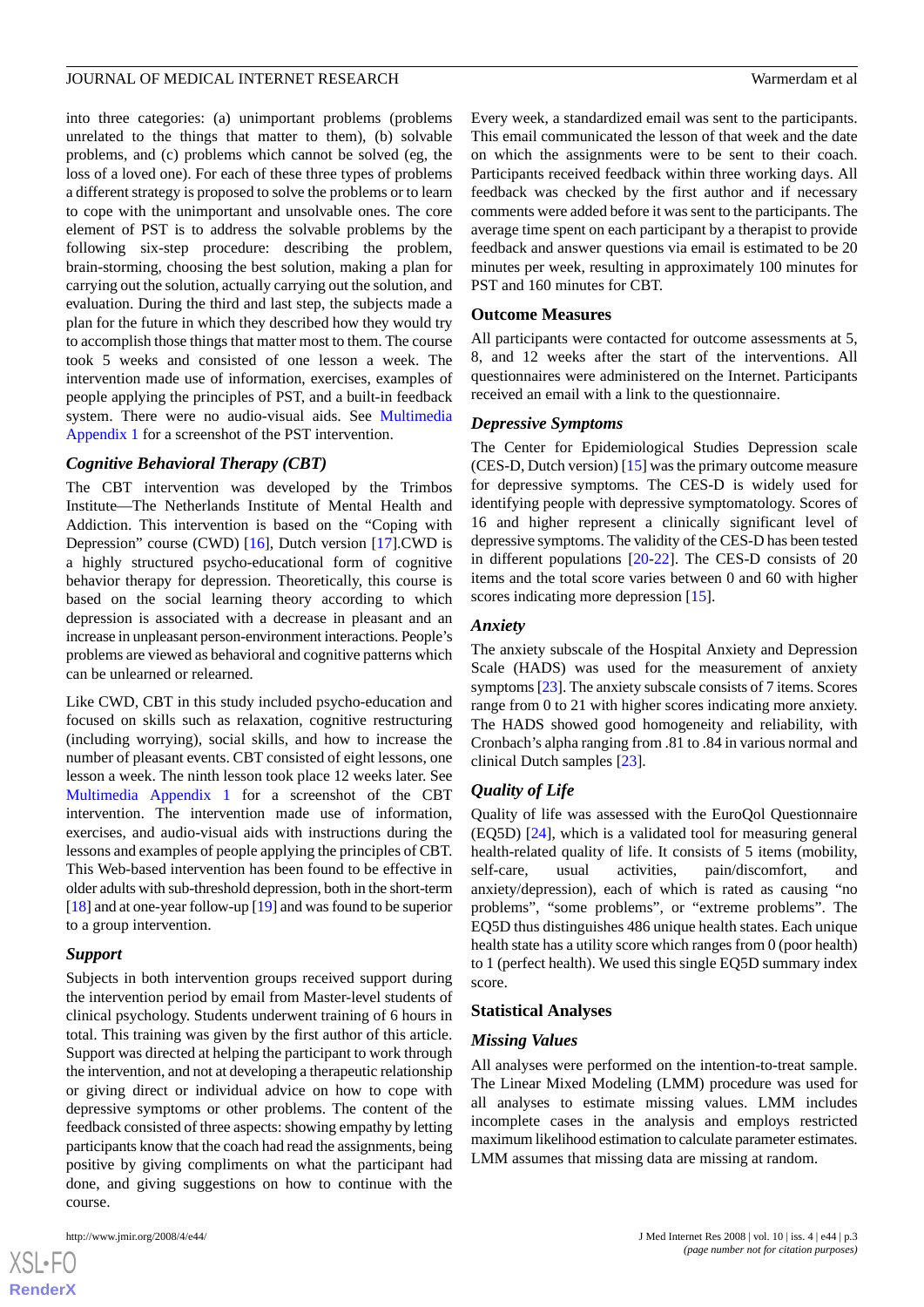### *Baseline Differences and Attrition*

Baseline differences in demographic and clinical characteristics were investigated using Chi-square tests, *t*-tests, and analysis of variance (ANOVA). Attrition was defined as completing none or one of the three post-treatment measures.

### *Treatment Differences*

LMM was used to investigate treatment differences. As we were interested in the differences between groups at each time period, we treated time as a categorical variable. Treatment condition was treated as a fixed effect. The intercept was included as a random effect.

### *Effect Sizes*

Between-group effect sizes were calculated according to Cohen's d. Effect sizes of 0.8 can be assumed to be large, while effect sizes of 0.5 are moderate, and effect sizes of 0.2 are small [[25\]](#page-9-8). Estimated data from the LMM procedure were used to calculate effect sizes.

### *Clinically Significant Change*

Clinical significant change was determined with norms for the outcome measure and with the Reliable Change Index [\[15](#page-8-12),[26\]](#page-9-9). We used the cut-off score of 16 on the CES-D as an indication of recovery. RC was used as an index for improvement. Results were analyzed for the intention-to-treat sample as they were for the sample who completed questionnaires.

### *Completion Status*

LMM was used to investigate differences in development of depressive symptoms between treatment completers, non-completers, and WL. Time was treated as a continuous covariate. Completers were defined as subjects who completed all lessons.

# *Results*

### **Participants**

Figure 1 shows the progress of participants through the trial. Of the 338 individuals who were potentially interested in participating, 64 did not send back the baseline questionnaire or did not give informed consent. From 274 subjects we received baseline questionnaires and written informed consent. Of these, 8 did not score above the cut-off of 16 on the CES-D and 3 subjects decided not to participate for other reasons. The remaining 263 participants were randomized to one of the three conditions. Table 1 presents demographic characteristics. Participants were mainly female  $(71\%, n = 187)$ . The mean age was 45 years (SD: 12.1). Almost all subjects came from the Netherlands (92%,  $n = 243$ ). A majority of the participants  $(64\%, n = 168)$  had completed higher vocational education or university. The mean score of the 263 participants on the CES-D at baseline was 31.7 (SD: 7.5, median: 31.0). There were no statistically significant differences between the groups at baseline with respect to demographics or symptoms (Table 1 and Table 2).



### **Attrition**

[XSL](http://www.w3.org/Style/XSL)•FO **[RenderX](http://www.renderx.com/)**

Attrition rates for the full sample were 30% ( $n = 79$ ) at the 5-week assessment,  $34\%$  (n = 90) at 8 weeks, and  $43\%$  at 12 weeks ( $n = 112$ ). Reasons for the high level of attrition were unknown. Some participants dropped out because of, for

example, other treatment, feeling better, lack of time, and problems understanding the computer program, but the majority did not specify any reason. There were significant differences in attrition rates between the three conditions. Attrition rates were lower in the control group than in both intervention groups at all assessments (5wk WL:  $18\%$ , n = 16, 5wk CBT: 31%, n =

#### **Figure 1.** Participant flow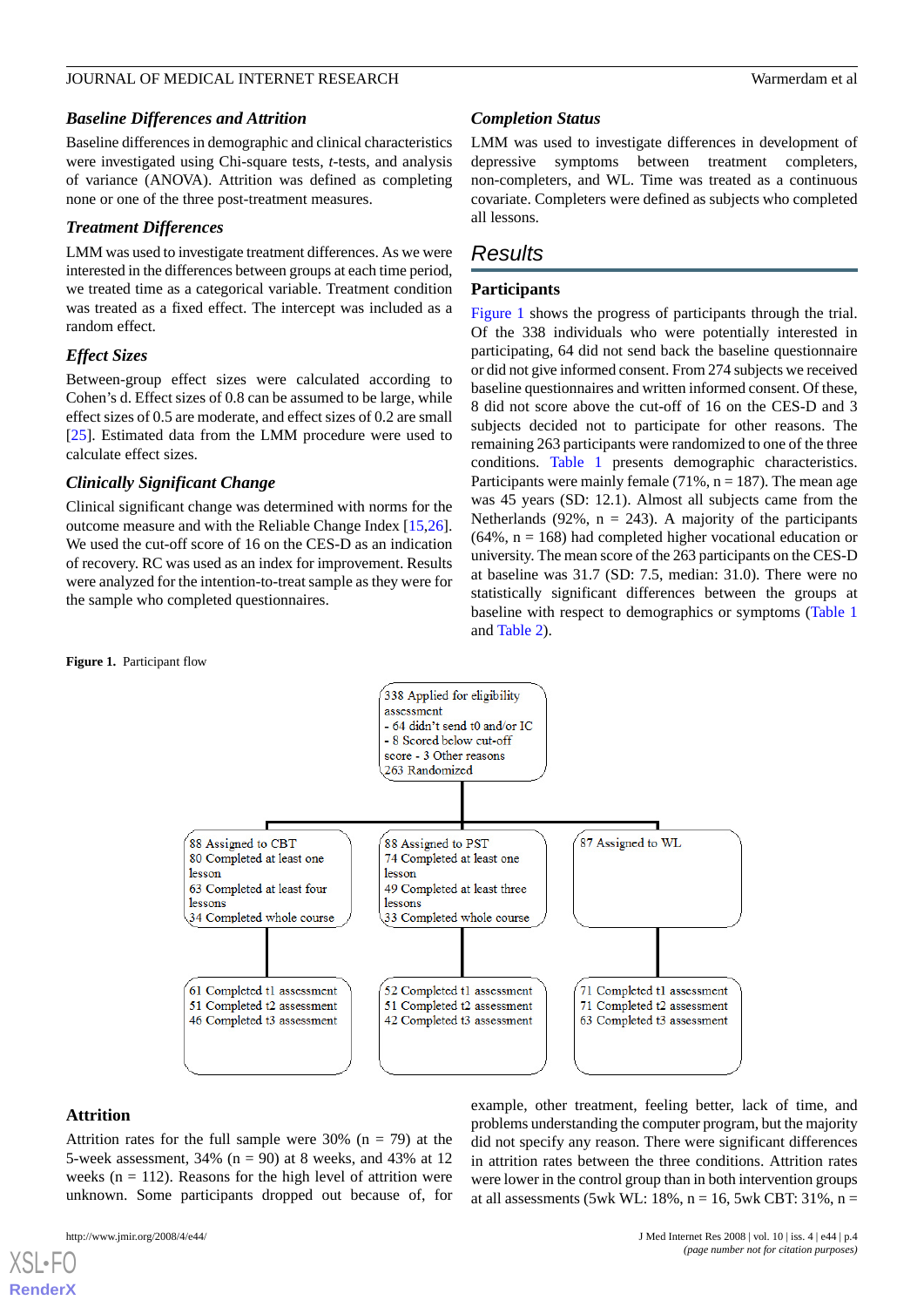27, 5wk PST: 41%,  $n = 36$ ,  $\chi^2_{2,263} = 10.58$ ,  $P = .01$ ; 8wk WL: 18%, n = 16, 8wk CBT: 42%, n = 37, 8wk PST: 42%, n=37,  $\chi^2_{2,263} = 14.47, P = .001; 12$ wk WL: 28%, n = 24, 12wk CBT: 48%, n = 42, 12wk PST: 52%, n = 46,  $\chi^2_{2,263}$  = 12.33, P = .002).

Some statistically significant differences at baseline were detected between participants who completed post-treatment

measures and those who did not. Participants who completed post-treatment measures were more likely to have been born in the Netherlands (95%,  $n = 161$ ) than participants who didn't  $(87\%, n = 82, \chi^2_{1,263} = 5.55, P = .02)$ , and they were also older (46.6 and 41.9 years respectively,  $t_{259} = -2.91$ ,  $P = .004$ ).

|                                                                                 | All<br>$(n = 263)$ | <b>CBT</b><br>$(n = 88)$ | <b>PST</b><br>$(n = 88)$ | WL<br>$(n = 87)$ | Statistic                             |  |  |
|---------------------------------------------------------------------------------|--------------------|--------------------------|--------------------------|------------------|---------------------------------------|--|--|
| Age (years)                                                                     | 45.0               | 45.7                     | 45.1                     | 44.1             | $F_{2,258} = 0.40, P = .67$           |  |  |
| Female                                                                          | 187(71.1)          | 61(69.3)                 | 57 (64.8)                | 69 (79.3)        | $\chi^2$ <sub>2</sub> = 4.71, P = .10 |  |  |
| Country of birth                                                                |                    |                          |                          |                  | $\chi^2$ <sub>2</sub> = .12, P = .94  |  |  |
| The Netherlands                                                                 | 243 (92.4)         | 81 (92.0)                | 82 (93.2)                | 80 (92.0)        |                                       |  |  |
| Education <sup>a</sup>                                                          |                    |                          |                          |                  | $\chi^2_{A} = 5.96, P = .20$          |  |  |
| lower                                                                           | 23(8.7)            | 9(10.2)                  | 5(5.7)                   | 9(10.3)          |                                       |  |  |
| middle                                                                          | 72 (27.4)          | 26(29.5)                 | 18(20.5)                 | 28 (32.2)        |                                       |  |  |
| higher                                                                          | 168(63.9)          | 53(60.2)                 | 65 (73.9)                | 50 (57.5)        |                                       |  |  |
| Paid job                                                                        | 135(53.8)          | 43 (52.4)                | 43(50.6)                 | 49 (58.3)        | $\chi^2$ <sub>2</sub> = 1.12, P = .58 |  |  |
| Note: Data are presented as $n$ (%) of participants unless otherwise indicated. |                    |                          |                          |                  |                                       |  |  |

 $a<sup>a</sup>$ lower = primary education or lower general secondary education, middle = intermediate vocational education or high school, high = higher vocational

education or university

### **Effects of the Interventions**

Table 2 reports the estimated means and standard deviations as produced by the linear mixed model procedure, using the intention-to-treat sample. These means are used to produce the estimated trajectories in Figure 2. There was significant overall improvement over time for all groups on the CES-D,  $F_{3,543}$  = 124.57, *P* < .001. In addition, results revealed significant group x time interaction effects on the CES-D,  $F_{6,543} = 5.61, P < .001$ . As shown in Figure 2, mean depression scores after 5 weeks were significantly lower in PST than in WL,  $t_{592} = -3.01$ ,  $P =$ .002. After 8 weeks, both CBT and PST showed significantly lower depression scores than WL (CBT:  $t_{598} = -3.64$ ,  $P < .001$ , PST:  $t_{596} = -2.89$ ,  $P = .004$ ). Also after 12 weeks, CBT and PST showed significantly lower depression scores than WL (CBT:  $t_{635}$  = -4.73, *P* < .001, PST:  $t_{650}$  = -4.34, *P* < .001). No differences were found in depression scores between CBT and PST at each assessment.

Regarding anxiety scores, significant overall improvement over time was found for all groups on the HADS,  $F_{3,538} = 81.74$ , *P* < .001 (Figure 2). After 5 weeks, PST showed significantly lower mean anxiety scores than WL,  $t_{582} = -2.78$ ,  $P = .006$ . After 8 weeks, both CBT and PST showed significantly lower anxiety scores than WL (CBT:  $t_{588} = -3.63$ ,  $P < .001$ , PST:  $t_{586} = -3.34$ ,  $P = .001$ ). Also after 12 weeks, CBT and PST showed significantly lower anxiety scores than WL (CBT:  $t_{627} = -3.51$ , *P* < .001, PST:  $t_{642}$  = -3.35, *P* = .001). No differences were found in anxiety scores between CBT and PST at each assessment.

As shown in Figure 2, there was significant overall improvement over time for all groups on the EQ5D,  $F_{3,502} = 23.25$ ,  $P < .001$ . Furthermore, results showed significant group x time interaction effects on the EQ5D,  $F_{6,501} = 2.97$ ,  $P = .007$ . No differences were found between each of the treatments and WL after 5 weeks. After 8 weeks, both CBT and PST showed significantly higher quality of life scores than WL (CBT:  $t_{560} = 2.11$ ,  $P = .04$ , PST:  $t_{564} = 2.20$ ,  $P = .03$ ). After 12 weeks, CBT and PST indicated significantly higher quality of life scores than WL as well (CBT:  $t_{588} = 2.41$ ,  $P = .02$ , PST:  $t_{613} = 2.52$ ,  $P = .01$ ). No differences were found in quality of life scores between CBT and PST at each assessment.

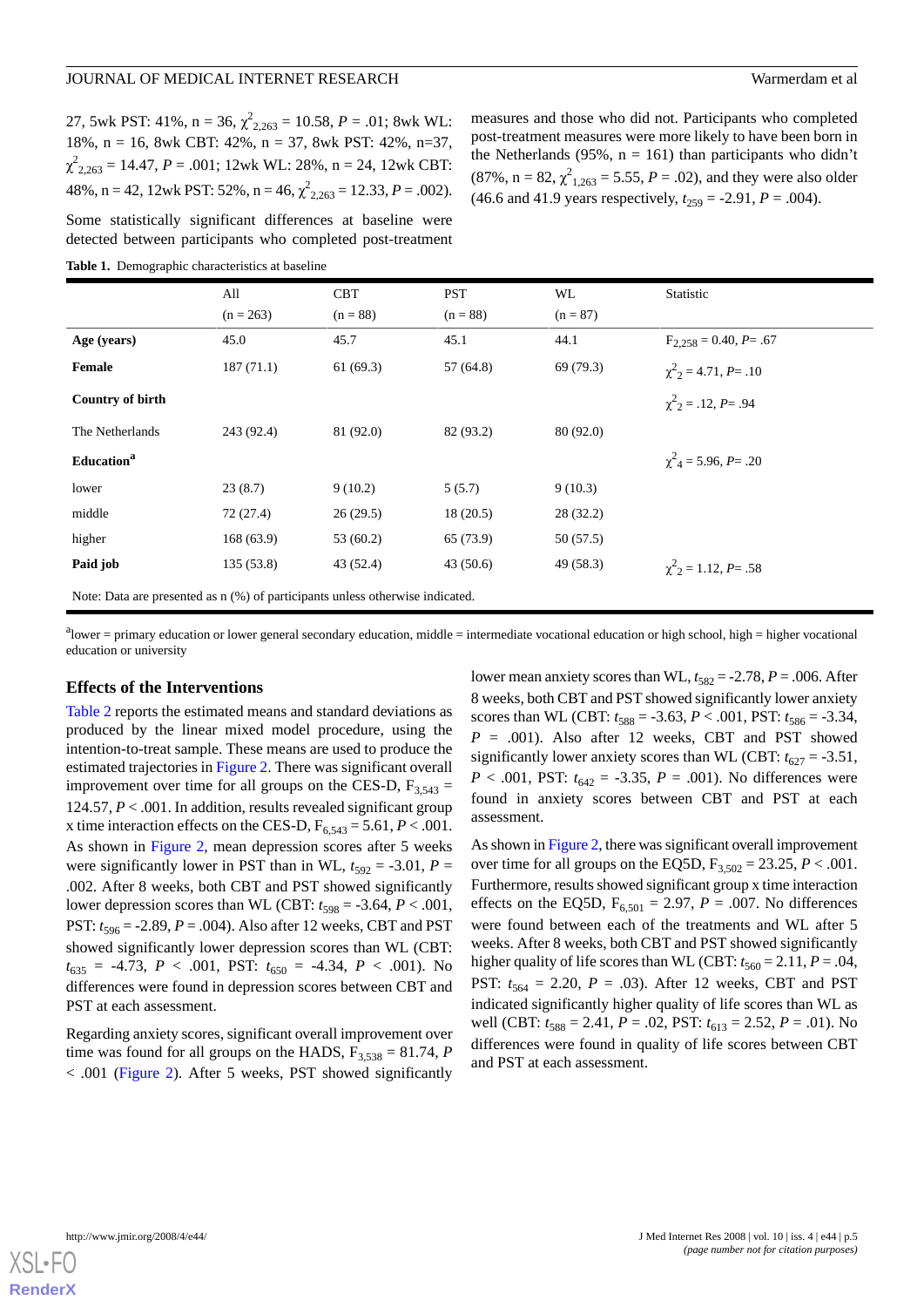Figure 2. Estimated trajectories of improvement in depression, anxiety and quality of life scores by treatment assignment





All effect sizes are presented in Table 3. Effect sizes were based on the intention-to-treat sample, using the estimated data from Table 2. The between-group effect sizes were around a medium level for depression and anxiety. Low effect sizes were found for quality of life. The highest values were found for depression

after a 12-week follow-up: CBT: 0.69 (95% CI: 0.41 - 0.98), PST: 0.65 (95% CI: 0.36 - 0.95). The lowest value was found for PST on quality of life scores,  $d = 0.14$ , which was non-significant.

**Table 2.** Estimated outcomes of CBT and PST on depression, anxiety, and quality of life

| Measure and treat- | <b>Baseline</b> | 5 weeks    | 8 weeks    | 12 weeks<br>M(SD) |  |  |  |  |
|--------------------|-----------------|------------|------------|-------------------|--|--|--|--|
| ment condition     | M(SD)           | M(SD)      | M(SD)      |                   |  |  |  |  |
| <b>CES-D</b>       |                 |            |            |                   |  |  |  |  |
| <b>CBT</b>         | 31.2(9.3)       | 22.9(10.6) | 19.4(11.3) | 17.9(11.7)        |  |  |  |  |
| <b>PST</b>         | 31.9(9.3)       | 20.6(11.2) | 20.6(11.3) | 18.4(12.1)        |  |  |  |  |
| WL                 | 32.1(9.3)       | 25.6(9.9)  | 25.2(9.9)  | 25.8(10.4)        |  |  |  |  |
| <b>HADS</b>        |                 |            |            |                   |  |  |  |  |
| <b>CBT</b>         | 10.6(3.6)       | 7.8(4.1)   | 6.7(4.4)   | 6.6(4.5)          |  |  |  |  |
| PST                | 10.2(3.6)       | 7.1(4.3)   | 6.9(4.4)   | 6.6(4.7)          |  |  |  |  |
| WL                 | 11.3(3.6)       | 8.9(3.9)   | 9.0(3.8)   | 8.9(4.0)          |  |  |  |  |
| EQ5D               |                 |            |            |                   |  |  |  |  |
| <b>CBT</b>         | 0.64(0.18)      | 0.68(0.27) | 0.73(0.27) | 0.76(0.27)        |  |  |  |  |
| <b>PST</b>         | 0.59(0.18)      | 0.73(0.27) | 0.73(0.27) | 0.76(0.27)        |  |  |  |  |
| WL                 | 0.59(0.18)      | 0.69(0.27) | 0.65(0.27) | 0.66(0.27)        |  |  |  |  |

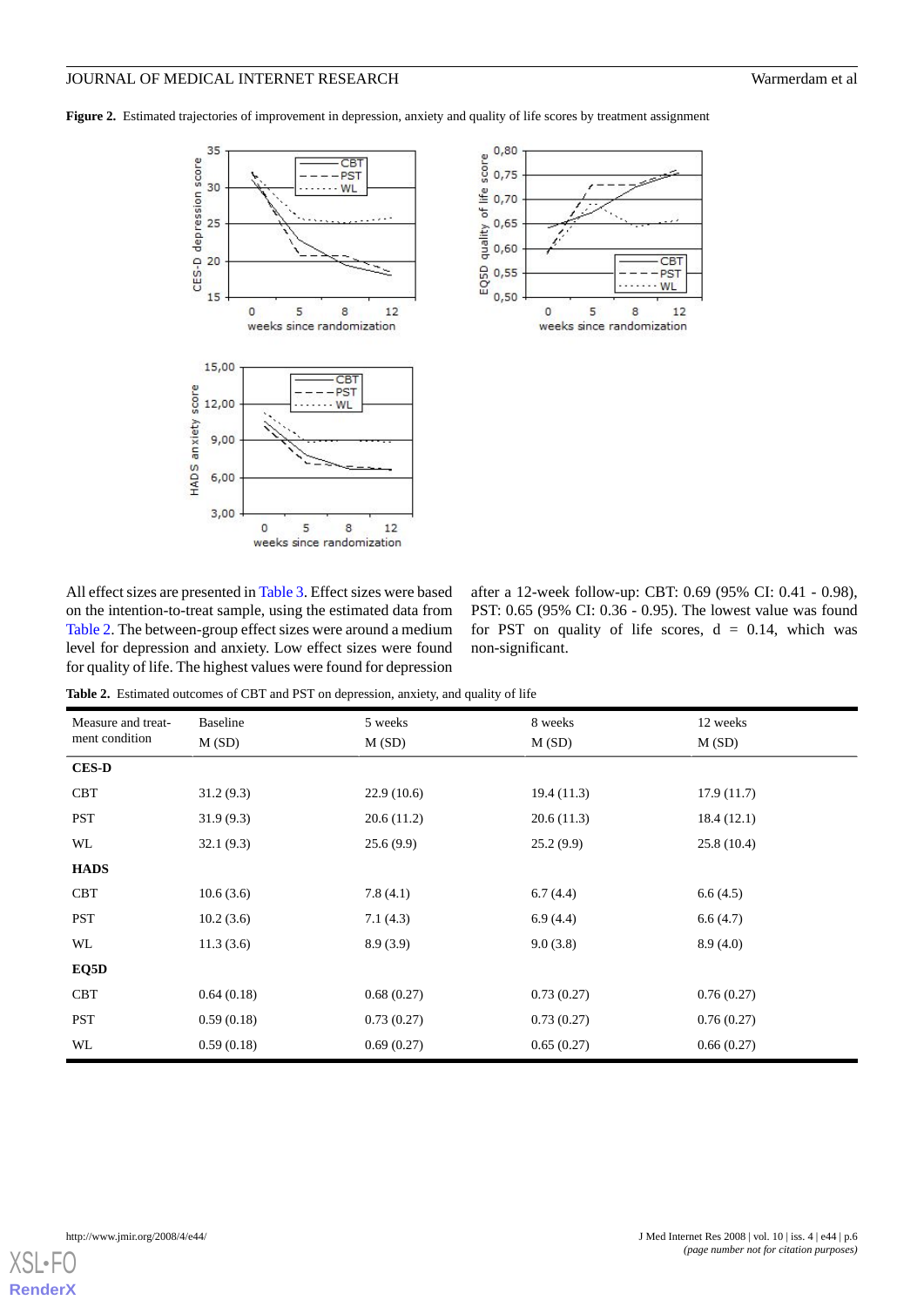| dition      | Measure and treatment con- 5 weeks |                     | 8 weeks             | 12 weeks            |  |  |  |
|-------------|------------------------------------|---------------------|---------------------|---------------------|--|--|--|
| CES-D       | <b>CBT</b>                         |                     | $0.54(0.25 - 0.84)$ | $0.69(0.41 - 0.98)$ |  |  |  |
|             | <b>PST</b>                         | $0.47(0.17 - 0.77)$ |                     | $0.65(0.36 - 0.95)$ |  |  |  |
| <b>HADS</b> | <b>CBT</b>                         |                     | $0.54(0.25 - 0.83)$ | $0.52(0.23 - 0.81)$ |  |  |  |
|             | <b>PST</b>                         | $0.42(0.12 - 0.72)$ |                     | $0.50(0.21 - 0.80)$ |  |  |  |
| EQ5D        | <b>CBT</b>                         |                     | $0.30(0.02 - 0.59)$ | $0.36(0.07 - 0.65)$ |  |  |  |
|             | <b>PST</b>                         | $0.14(-0.14-0.42)$  |                     | $0.38(0.09 - 0.68)$ |  |  |  |

**Table 3.** Effect sizes (95% CI)

### **Clinically Significant Change**

Data on clinically significant change are presented in Table 4. Rates are reported for participants who were randomly assigned to the conditions (estimated) as well as for participants who completed questionnaires (observed).

Estimated results showed significant between-group differences in terms of clinically significant change on the CES-D. Improvement and recovery after 5 weeks more often occurred in PST (n = 18) than in CBT and in WL,  $\chi^2_{2,263} = 38.43, P <$  .001. After 8 and 12 weeks, both CBT and PST showed more improvement and recovery than WL (8 weeks:  $\chi^2_{2,263} = 28.73$ , *P* < .001, 12 weeks:  $\chi^2_{2,263} = 42.31$ , *P* < .001). The number of participants showing clinically significant change at 12 weeks was  $n = 34$  for CBT,  $n = 30$  for PST, and  $n = 0$  for WL. Observed results also showed significant between-group differences at each assessment (5 weeks:  $\chi^2_{2,184} = 9.63, P = .008$ , 8 weeks:  $\chi^2_{2,173} = 7.0$ , *P* = .03, 12 weeks:  $\chi^2_{2,151} = 11.57$ , *P* = .003).

**Table 4.** Proportions of participants reaching the criteria of clinically significant change on the CES-D as defined by Jacobson and Truax (1991)

|                            | 5 weeks, No. (%) |          | 8 weeks, No. (%) |          | 12 weeks, No. (%) |          |  |
|----------------------------|------------------|----------|------------------|----------|-------------------|----------|--|
| <b>Treatment Condition</b> | Estimated        | Observed | Estimated        | Observed | Estimated         | Observed |  |
| <b>CBT</b>                 | 0(0.0)           | 11(18.0) | 26(29.5)         | 21(41.2) | 34 (38.6)         | 18(39.1) |  |
| <b>PST</b>                 | 18(20.5)         | 19(36.5) | 18(20.5)         | 20(39.2) | 30(34.1)          | 17(40.5) |  |
| WL                         | 0(0.0)           | 10(14.1) | 0(0.0)           | 15(21.1) | 0(0.0)            | 9(14.3)  |  |

#### **Treatment Completers Versus Non-completers**

Many participants failed to complete the whole course. Of those participants assigned to CBT and PST, 8 (9.1%) versus 14 (15.9%) completed no lesson at all. Of those assigned to CBT, 63 (71.6%) participants completed at least four lessons and 34 (38.6%) completed all eight. Of those assigned to PST, 49 (55.7%) participants completed three or more sessions and 33 (37.5%) finished the whole course. More completers had received higher education in contrast to the non-completers (75% vs 60.4%), $\chi^2_{1,178} = 4.1$ ,  $P = .04$ . Regarding clinical characteristics, completers showed significantly lower depression scores at baseline than non-completers (29.8 vs 32.8),  $t_{176} = 2.69$ ,  $P = .008$ . In addition, quality of life scores were significantly higher among completers (0.68 vs 0.57),  $t_{165}$  =  $-3.38, P = .001.$ 

We investigated differences in development of depression scores between treatment completers, non-completers, and WL, using the intention-to-treat sample. The interaction between completion status and time was significant  $F_{2,578} = 12.58$ ,  $P <$ .001. Both completers and non-completers showed lower depression scores over time than WL (completers: beta = -2.15,  $t_{537} = -4.11, P < .001,$  non-completers: beta = -2.56,  $t_{608} = -4.33$ ,  $P < .001$ ). No differences were found in improvement of depressive symptoms between completers and non-completers (beta = .41,  $t_{596}$  = 0.68, *P* = .50). Table 5 presents the observed outcomes on depression for participants who completed questionnaires.

**Table 5.** Descriptive statistics of treatment completers, non-completers, and waiting list (WL) on depression

| Completion status | N   | <b>Baseline</b> | N  | 5 weeks    | N  | 8 weeks    | N  | 12 weeks   |
|-------------------|-----|-----------------|----|------------|----|------------|----|------------|
|                   |     | M(SD)           |    | M(SD)      |    | M(SD)      |    | M(SD)      |
| completers        | 72  | 29.8(6.8)       | 67 | 20.0(9.2)  | 65 | 17.9(9.2)  | 62 | 16.5(10.5) |
| non-completers    | 106 | 32.8(7.9)       | 48 | 23.4(10.4) | 39 | 22.5(10.5) | 28 | 18.9(9.9)  |
| WL                | 85  | 32.0(7.5)       | 69 | 25.1(9.2)  | 69 | 24.9(11.5) | 61 | 26.2(10.9) |

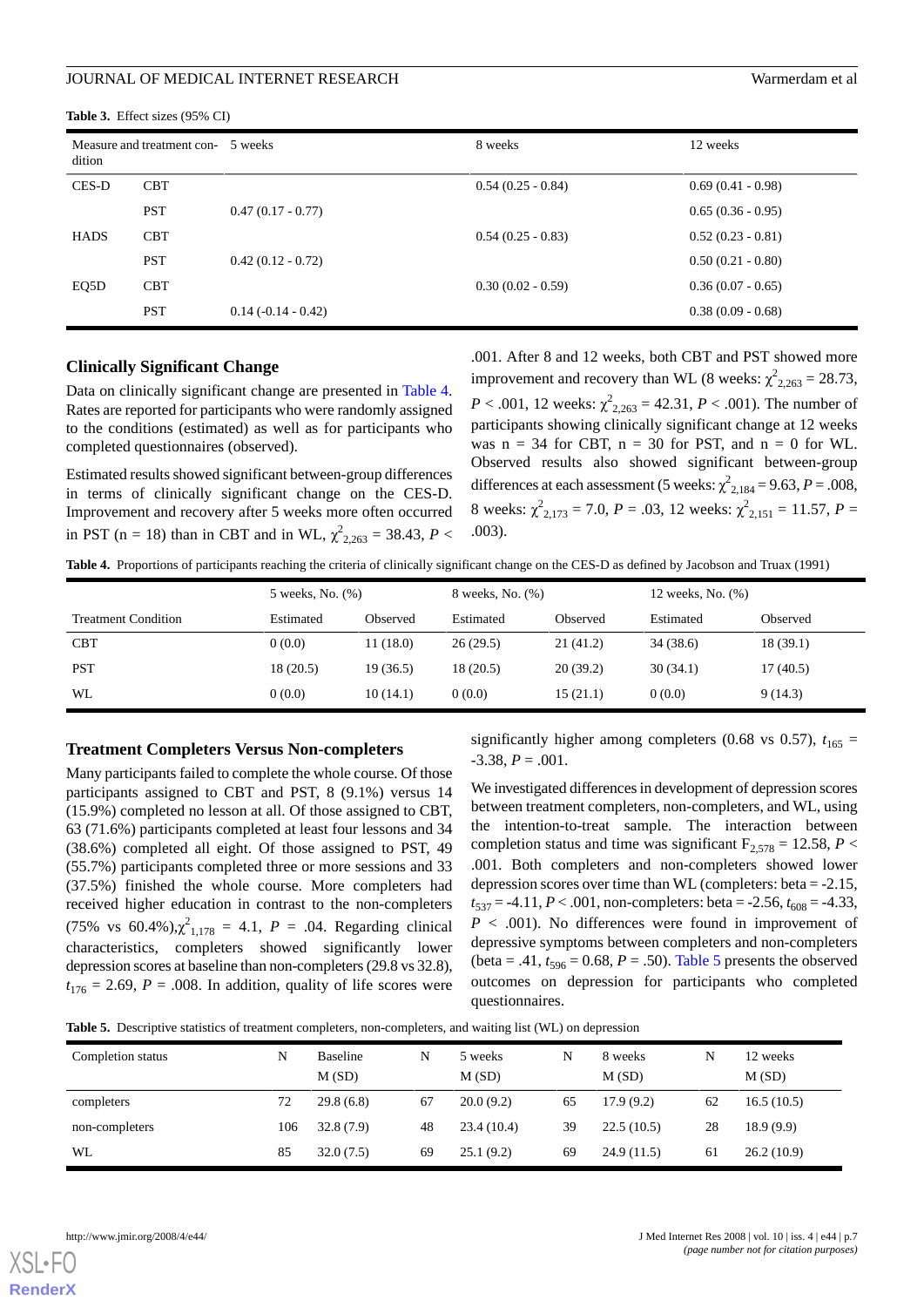## *Discussion*

### **Principal Results**

The results from the present study show that Internet-based CBT and Internet-based PST are both effective in reducing depressive symptoms in comparison to a waiting list control group. These results were visible directly after treatment and 12 weeks after baseline. There is no indication that one is more effective than the other, although the effects are realized faster by PST than by CBT. Both Internet-based treatments had medium effect sizes for depression after treatment (CBT:  $d =$ 0.54, PST:  $d = 0.47$ ), and these effects were further improved at 12 weeks (CBT:  $d = 0.72$ , PST:  $d = 0.66$ ). Furthermore, 34 participants of CBT (38.6%) and 30 of PST (34.1%) were improved and recovered to a clinically significant degree at follow-up. The secondary outcomes (symptoms of anxiety and quality of life) also showed significant gains over time for both treatment groups, but again, no differences could be demonstrated between them.

#### **Comparison with Prior Work**

Both treatments showed a fast improvement during the first 5 weeks. Rapid improvement at the beginning of treatment is a common finding [[27](#page-9-10)]. Nevertheless, the fast improvement during PST is striking. Perhaps the focus at the beginning of the treatment (activity scheduling for CBT and problem-solving for PST) affects speed of improvement, although both activity scheduling and problem-solving are effective cognitive behavioral strategies [\[8](#page-8-7),[28\]](#page-9-11). More plausible is the role of non-specific factors like expectations. For example, the expectation that symptoms reduce within 5 weeks, could lead to more rapid improvement in PST. It would be worthwhile to shorten the CBT intervention to see if the same effects could be reached as with an 8-week intervention.

The effect sizes we found for depression are somewhat larger than the effect sizes for a subgroup of studies about Internet-based treatment for depression reported in a recent meta-analysis [[4\]](#page-8-3). The interventions in this subgroup of studies had no support, which could be a reason for the difference in effect size. Only one study about depression treatment including support showed a high effect size [[29\]](#page-9-12). With regard to clinical change, the proportion of improved and recovered participants is roughly in line with some other studies  $[10,18,30]$  $[10,18,30]$  $[10,18,30]$  $[10,18,30]$  $[10,18,30]$ . It is, however, not often that clinically significant change is reported, making it difficult to say which proportions are commonly found.

A crucial problem of self-help is the amount of treatment participants receive. The level of completers in our study (38%) is relatively low in comparison to other trials about Internet-based self-help for depression [\[29](#page-9-12)[,31](#page-9-14)[,32](#page-9-15)]. The benefits of these interventions, when taking into consideration the population as a whole, however, could be huge. At a relatively low cost, it's possible to reach and treat many people with Internet-based therapies, as compared to traditional therapies. It should be noted that we used a strict criterion to define completion. To increase completion rates, telephonic support could be considered in addition to, or instead of, email support [[33\]](#page-9-16). The pace of one lesson per week may have been too rapid,

and giving an extra two weeks, for example, could have led to higher completion rates.

Non-completers had lower levels of education and more clinical symptoms at baseline than completers. In fact, our whole sample had a higher education level in comparison to the general population. This raises the question about the suitability of these interventions for people with lower levels of education or more severe symptoms. The importance of completing the whole treatment is unclear. We found that non-completers improved more than those on the waiting list, and no differences were found between participants who completed all lessons and participants who completed fewer lessons.

#### **Limitations**

A number of limitations should be noted. First, we were faced with a high attrition rate, which is a general problem in Internet interventions [\[34](#page-9-17)]. Attrition in the control group was significantly lower than that of both treatment groups. We could find no indications for selection bias since we could not demonstrate clear baseline differences between participants who completed questionnaires and participants who did not (except for age and country of birth). The bias that still might have been introduced was accounted for by estimating all missing data (based on restricted maximum likelihood) and performing intention-to-treat analyses. Nevertheless, estimating data and using "imputed" values might have led to unreliable estimates.

It's also possible that our methods for recruiting people could have led to selection-bias. Therefore, the results may not apply to all depressed people (eg, clinical populations), but we do think that the depression scores of the participants in this study (31.7) are well above the normal range scores and represent clinical forms of depression. A sample of self-referred elders with depressive symptoms and two psychiatric patient samples showed mean CES-D scores of respectively 25.9, 24.4, and 39.1 [[21,](#page-9-18)[35\]](#page-9-19).

Another limitation concerns the (lack of) diagnosis. Self-report was used to include participants. However, one of the potential benefits of internet-delivered treatments is that people can stay at home. Requiring participants to come in for a clinical assessment would therefore introduce a limitation. From an economic perspective, the idea of Internet-based self-help without therapist contact is attractive because costs are saved which could be allocated to patients with more extensive care needs.

A methodological issue concerns the comparison of interventions with a different duration. We remedied this obstacle by reporting the effect size, a standardized measure, which makes it possible to compare the effect of CBT at 8 weeks with PST at 5 weeks. In addition, participants were not blind to their condition, which is inherent to studies of psychotherapy in general, and could introduce some bias. Furthermore, our study was limited by a short follow-up period of 12 weeks.

#### **Future Research and Implications**

Future research on Internet-based treatment for depression would benefit from evaluations in other populations. Besides the fact that the effective mechanisms of treatment are still unclear, the

[XSL](http://www.w3.org/Style/XSL)•FO **[RenderX](http://www.renderx.com/)**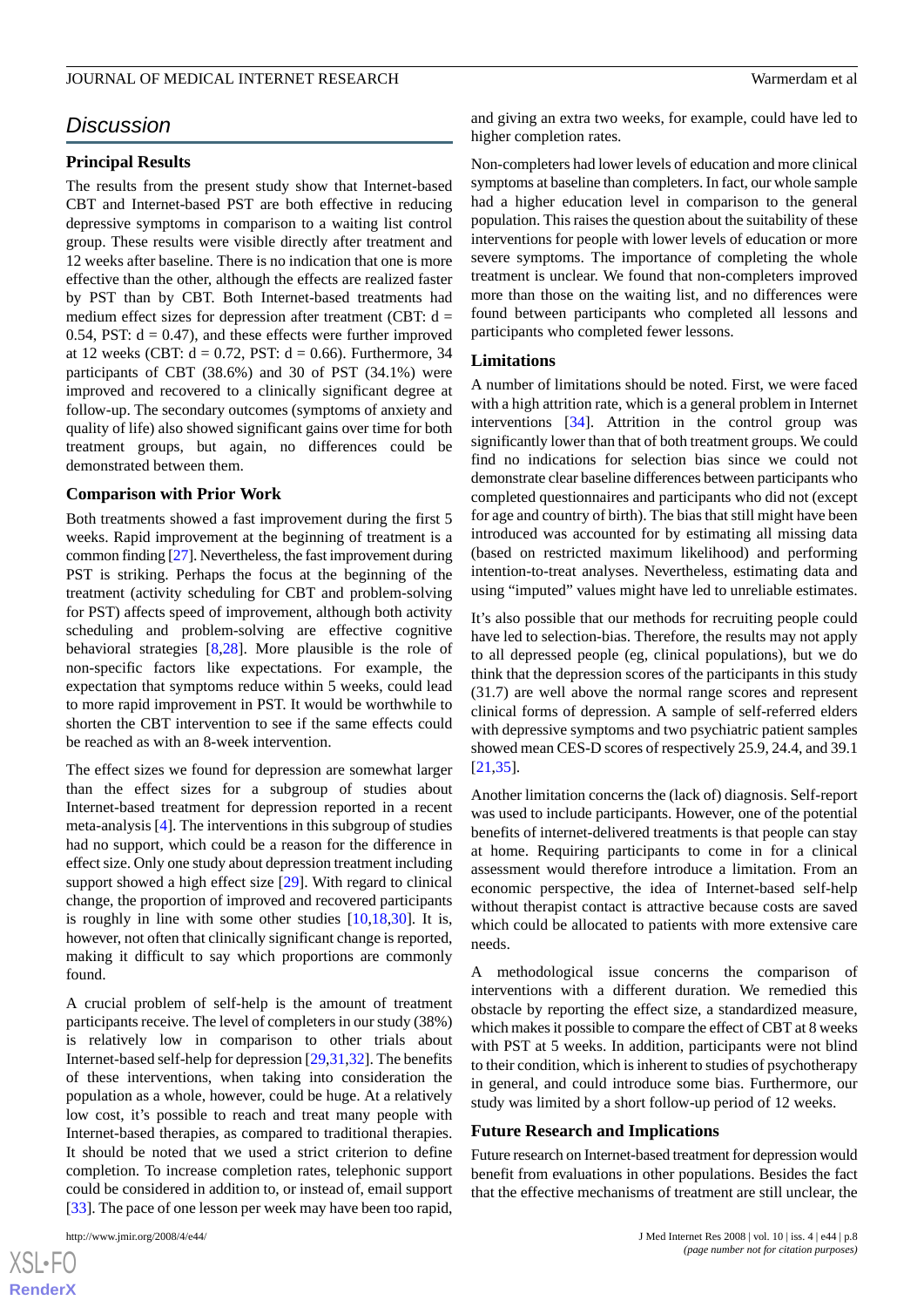cost-effectiveness of Internet-based treatments also needs to be investigated.

Clinical implications of the results in this study are twofold. First of all, this study shows promising results for a short term PST-based intervention. It gives some insight into the necessary length of a treatment to reach a significant reduction of depressive symptoms. Short interventions reduce costs in terms of time and effort, for the depressed participant as well as for the supporting therapists. The second implication concerns the possibility of fitting a short, generic intervention, like the Internet-based PST in this study, within a stepped-care path. The generic nature of PST makes it suitable to address different kinds of symptoms. This is of practical use because of the large co-morbidity of diverse psychological symptoms.

#### **Conclusions**

In summary, the results of this study provide support for the use of a short Internet-based problem solving therapy with depressive symptoms. The results seem to be as good as other, longer, Internet-based therapies.

### **Acknowledgments**

This study is funded by the Faculty of Psychology and Education of the VU University, Amsterdam.

#### **Conflicts of Interest**

None declared.

### **Multimedia Appendix 1**

Screenshots of the PST and CBT interventions

<span id="page-8-0"></span>[[PDF file \(Adobe PDF\), 496 KB](http://www.jmir.org/article/downloadSuppFile/1094/708) - [jmir\\_v10i4e44\\_app1.pdf](http://www.jmir.org/article/downloadSuppFile/1094/708) ]

### <span id="page-8-1"></span>**References**

- <span id="page-8-2"></span>1. World Health Organization Department of Mental Health and Substance Abuse. Prevention of Mental Disorders: Effective Interventions and Policy Options. Geneva, Switzerland: World Health Organization; 2004.
- <span id="page-8-3"></span>2. Mathers CD, Loncar D. Projections of global mortality and burden of disease from 2002 to 2030. PLoS Med 2006 Nov;3(11):e442 [\[FREE Full text](http://medicine.plosjournals.org/perlserv/?request=get-document&doi=10.1371/journal.pmed.0030442)] [Medline: [17132052](http://www.ncbi.nlm.nih.gov/entrez/query.fcgi?cmd=Retrieve&db=PubMed&list_uids=17132052&dopt=Abstract)] [doi: [10.1371/journal.pmed.0030442](http://dx.doi.org/10.1371/journal.pmed.0030442)]
- <span id="page-8-4"></span>3. McKendree-Smith NL, Floyd M, Scogin FR. Self-administered treatments for depression: a review. J Clin Psychol 2003 Mar;59(3):275-288. [Medline: [12579545\]](http://www.ncbi.nlm.nih.gov/entrez/query.fcgi?cmd=Retrieve&db=PubMed&list_uids=12579545&dopt=Abstract) [doi: [10.1002/jclp.10129\]](http://dx.doi.org/10.1002/jclp.10129)
- <span id="page-8-5"></span>4. Spek V, Cuijpers P, Nyklícek I, Riper H, Keyzer J, Pop V. Internet-based cognitive behaviour therapy for symptoms of depression and anxiety: a meta-analysis. Psychol Med 2007 Mar;37(3):319-328. [Medline: [17112400](http://www.ncbi.nlm.nih.gov/entrez/query.fcgi?cmd=Retrieve&db=PubMed&list_uids=17112400&dopt=Abstract)] [doi: [10.1017/S0033291706008944](http://dx.doi.org/10.1017/S0033291706008944)]
- <span id="page-8-6"></span>5. Lépine JP, Gastpar M, Mendlewicz J, Tylee A. Depression in the community: the first pan-European study DEPRES (Depression Research in European Society). Int Clin Psychopharmacol 1997 Jan;12(1):19-29. [Medline: [9179630](http://www.ncbi.nlm.nih.gov/entrez/query.fcgi?cmd=Retrieve&db=PubMed&list_uids=9179630&dopt=Abstract)]
- <span id="page-8-7"></span>6. Cuijpers P. Bibliotherapy in unipolar depression: a meta-analysis. J Behav Ther Exp Psychiatry 1997 Jun;28(2):139-147. [Medline: [9194011\]](http://www.ncbi.nlm.nih.gov/entrez/query.fcgi?cmd=Retrieve&db=PubMed&list_uids=9194011&dopt=Abstract) [doi: [10.1016/S0005-7916\(97\)00005-0\]](http://dx.doi.org/10.1016/S0005-7916(97)00005-0)
- <span id="page-8-9"></span><span id="page-8-8"></span>7. Hollon SD, Stewart MO, Strunk D. Enduring effects for cognitive behavior therapy in the treatment of depression and anxiety. Annu Rev Psychol 2006;57(1):285-315. [Medline: [16318597](http://www.ncbi.nlm.nih.gov/entrez/query.fcgi?cmd=Retrieve&db=PubMed&list_uids=16318597&dopt=Abstract)] [doi: [10.1146/annurev.psych.57.102904.190044](http://dx.doi.org/10.1146/annurev.psych.57.102904.190044)]
- 8. Cuijpers P, van Straten A, Warmerdam L. Problem solving therapies for depression: a meta-analysis. Eur Psychiatry 2007 Jan;22(1):9-15. [Medline: [17194572](http://www.ncbi.nlm.nih.gov/entrez/query.fcgi?cmd=Retrieve&db=PubMed&list_uids=17194572&dopt=Abstract)] [doi: [10.1016/j.eurpsy.2006.11.001\]](http://dx.doi.org/10.1016/j.eurpsy.2006.11.001)
- <span id="page-8-10"></span>9. Malouff JM, Thorsteinsson EB, Schutte NS. The efficacy of problem solving therapy in reducing mental and physical health problems: a meta-analysis. Clin Psychol Rev 2007 Jan;27(1):46-57. [Medline: [16480801\]](http://www.ncbi.nlm.nih.gov/entrez/query.fcgi?cmd=Retrieve&db=PubMed&list_uids=16480801&dopt=Abstract) [doi: [10.1016/j.cpr.2005.12.005](http://dx.doi.org/10.1016/j.cpr.2005.12.005)]
- 10. van Straten A, Cuijpers P, Smits N. Effectiveness of a web-based self-help intervention for symptoms of depression, anxiety, and stress: randomized controlled trial. J Med Internet Res 2008;10(1):e7 [[FREE Full text](http://www.jmir.org/2008/1/e7/)] [Medline: [18364344\]](http://www.ncbi.nlm.nih.gov/entrez/query.fcgi?cmd=Retrieve&db=PubMed&list_uids=18364344&dopt=Abstract) [doi: [10.2196/jmir.954](http://dx.doi.org/10.2196/jmir.954)]
- <span id="page-8-11"></span>11. Bowman D, Scogin F, Lyrene B. The efficacy of self-examination therapy and cognitive bibliotherapy in the treatment of mild to moderate depression. Psychotherapy Research 1995;5:131-140.
- <span id="page-8-12"></span>12. Bowman V, Ward LC, Bowman D, Scogin F. Self-examination therapy as an adjunct treatment for depressive symptoms in substance abusing patients. Addict Behav 1996;21(1):129-133. [Medline: [8729714\]](http://www.ncbi.nlm.nih.gov/entrez/query.fcgi?cmd=Retrieve&db=PubMed&list_uids=8729714&dopt=Abstract) [doi: [10.1016/0306-4603\(95\)00027-5\]](http://dx.doi.org/10.1016/0306-4603(95)00027-5)
- 13. Bowman D, Scogin F, Floyd M, Patton E, Gist L. Efficacy of self-examination therapy in the treatment of generalized anxiety disorder. Journal of Counseling Psychology 1997;44(3):267-273. [doi: [10.1037/0022-0167.44.3.267\]](http://dx.doi.org/10.1037/0022-0167.44.3.267)
- 14. Floyd M, McKendree-Smith N, Bailey E, Stump J, Scogin F, Bowman D. Two-year follow-up of self-examination therapy for generalized anxiety disorder. J Anxiety Disord 2002;16(4):369-375. [Medline: [12213033\]](http://www.ncbi.nlm.nih.gov/entrez/query.fcgi?cmd=Retrieve&db=PubMed&list_uids=12213033&dopt=Abstract) [doi: [10.1016/S0887-6185\(02\)00105-6\]](http://dx.doi.org/10.1016/S0887-6185(02)00105-6)
- 15. Bouma J, Ranchor AV, Sanderman R, Van Sonderen E. Assessment of Depressive Symptoms with the CES-D. Manual (in Dutch). Groningen: Noordelijk Centrum voor Gezondheidsvraagstukken/Rijksuniversiteit Groningen; 1995.

[XSL](http://www.w3.org/Style/XSL)•FO **[RenderX](http://www.renderx.com/)**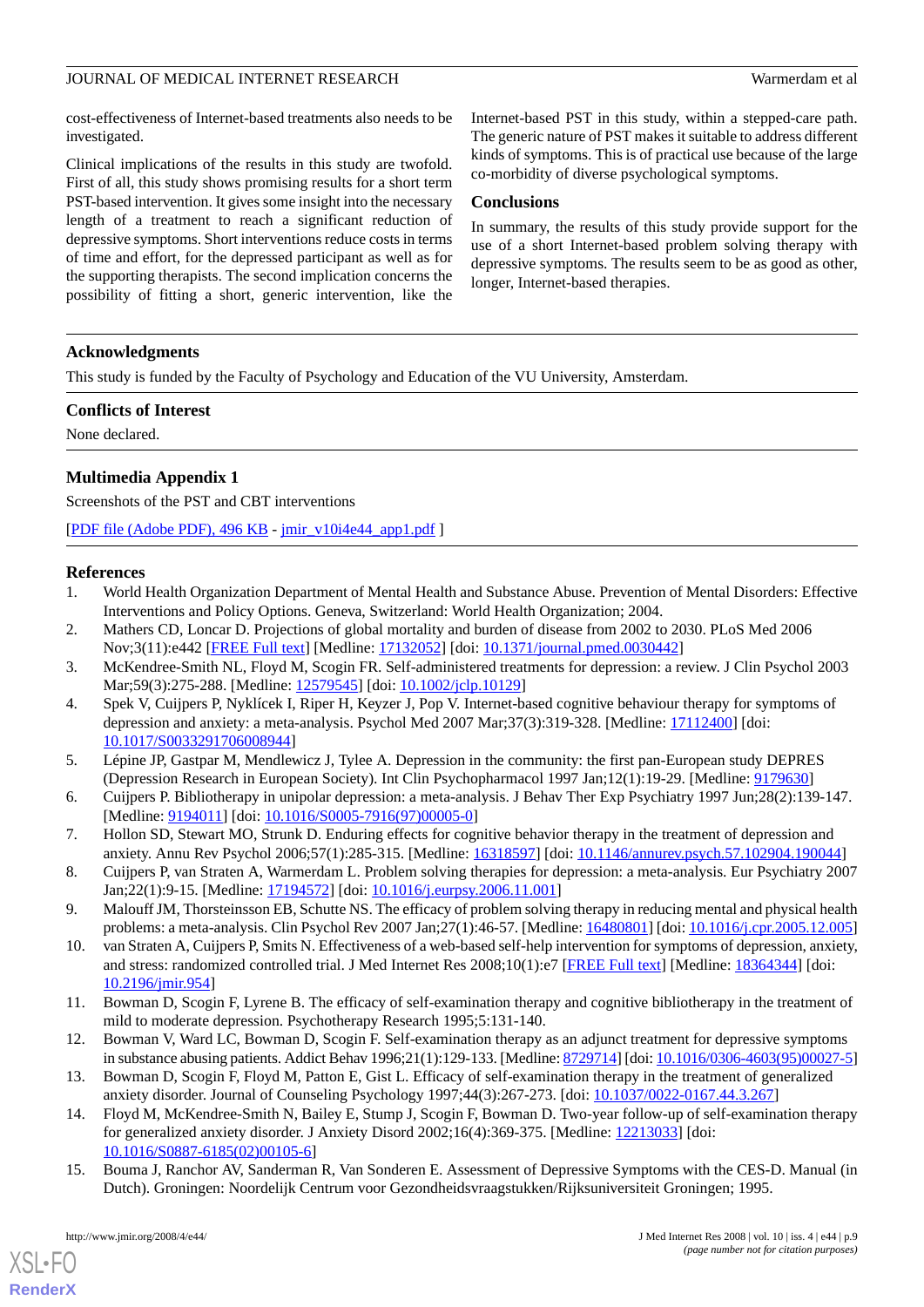- <span id="page-9-0"></span>16. Lewinsohn PM, Antonuccio DO, Breckenridge JS, Teri L. The Coping with Depression Course: A Psychoeducational Intervention for Unipolar Depression. Eugene, OR: Castalia Publishing; 1984.
- <span id="page-9-1"></span>17. Cuijpers P, Bonarius M, Van den Heuvel A. De "omgaan met depressie" cursus: een handreiking voor begeleiders en organisatoren [The Coping with Depression Course: A Manual]. Utrecht, The Netherlands: NcGv; 1995.
- <span id="page-9-2"></span>18. Spek V, Nyklícek I, Smits N, Cuijpers P, Riper H, Keyzer J, et al. Internet-based cognitive behavioural therapy for subthreshold depression in people over 50 years old: a randomized controlled clinical trial. Psychol Med 2007 Dec;37(12):1797-1806. [Medline: [17466110](http://www.ncbi.nlm.nih.gov/entrez/query.fcgi?cmd=Retrieve&db=PubMed&list_uids=17466110&dopt=Abstract)] [doi: [10.1017/S0033291707000542](http://dx.doi.org/10.1017/S0033291707000542)]
- <span id="page-9-4"></span><span id="page-9-3"></span>19. Spek V, Cuijpers P, Nyklícek I, Smits N, Riper H, Keyzer J, et al. One-year follow-up results of a randomized controlled clinical trial on internet-based cognitive behavioural therapy for subthreshold depression in people over 50 years. Psychol Med 2008 May;38(5):635-639. [Medline: [18205965\]](http://www.ncbi.nlm.nih.gov/entrez/query.fcgi?cmd=Retrieve&db=PubMed&list_uids=18205965&dopt=Abstract) [doi: [10.1017/S0033291707002590\]](http://dx.doi.org/10.1017/S0033291707002590)
- <span id="page-9-18"></span>20. Furukawa T, Hirai T, Kitamura T, Takahashi K. Application of the Center for Epidemiologic Studies Depression Scale among first-visit psychiatric patients: a new approach to improve its performance. J Affect Disord 1997 Oct;46(1):1-13. [Medline: [9387082\]](http://www.ncbi.nlm.nih.gov/entrez/query.fcgi?cmd=Retrieve&db=PubMed&list_uids=9387082&dopt=Abstract) [doi: [10.1016/S0165-0327\(97\)00079-7\]](http://dx.doi.org/10.1016/S0165-0327(97)00079-7)
- <span id="page-9-5"></span>21. Haringsma R, Engels GI, Beekman ATF, Spinhoven Ph. The criterion validity of the Center for Epidemiological Studies Depression Scale (CES-D) in a sample of self-referred elders with depressive symptomatology. Int J Geriatr Psychiatry 2004 Jun;19(6):558-563. [Medline: [15211536](http://www.ncbi.nlm.nih.gov/entrez/query.fcgi?cmd=Retrieve&db=PubMed&list_uids=15211536&dopt=Abstract)] [doi: [10.1002/gps.1130](http://dx.doi.org/10.1002/gps.1130)]
- <span id="page-9-6"></span>22. Yang H, Soong W, Kuo P, Chang H, Chen WJ. Using the CES-D in a two-phase survey for depressive disorders among nonreferred adolescents in Taipei: a stratum-specific likelihood ratio analysis. J Affect Disord 2004 Nov 1;82(3):419-430. [Medline: [15555693](http://www.ncbi.nlm.nih.gov/entrez/query.fcgi?cmd=Retrieve&db=PubMed&list_uids=15555693&dopt=Abstract)] [doi: [10.1016/j.jad.2004.04.008\]](http://dx.doi.org/10.1016/j.jad.2004.04.008)
- <span id="page-9-7"></span>23. Spinhoven P, Ormel J, Sloekers PP, Kempen GI, Speckens AE, Van Hemert AM. A validation study of the Hospital Anxiety and Depression Scale (HADS) in different groups of Dutch subjects. Psychol Med 1997 Mar;27(2):363-370. [Medline: [9089829\]](http://www.ncbi.nlm.nih.gov/entrez/query.fcgi?cmd=Retrieve&db=PubMed&list_uids=9089829&dopt=Abstract) [doi: [10.1017/S0033291796004382\]](http://dx.doi.org/10.1017/S0033291796004382)
- <span id="page-9-9"></span><span id="page-9-8"></span>24. Brooks R. EuroQol: the current state of play. Health Policy 1996 Jul;37(1):53-72. [Medline: [10158943\]](http://www.ncbi.nlm.nih.gov/entrez/query.fcgi?cmd=Retrieve&db=PubMed&list_uids=10158943&dopt=Abstract) [doi: [10.1016/0168-8510\(96\)00822-6](http://dx.doi.org/10.1016/0168-8510(96)00822-6)]
- <span id="page-9-10"></span>25. Cohen J. Statistical Power Analysis for the Behavioural Sciences. 2nd edition. Hillsdale, NJ: Lawrence Erlbaum Associates; 1988.
- <span id="page-9-11"></span>26. Jacobson NS, Truax P. Clinical significance: a statistical approach to defining meaningful change in psychotherapy research. J Consult Clin Psychol 1991 Feb;59(1):12-19. [Medline: [2002127](http://www.ncbi.nlm.nih.gov/entrez/query.fcgi?cmd=Retrieve&db=PubMed&list_uids=2002127&dopt=Abstract)] [doi: [10.1037/0022-006X.59.1.12\]](http://dx.doi.org/10.1037/0022-006X.59.1.12)
- <span id="page-9-12"></span>27. Ilardi SS, Craighead WE. The Role of Nonspecific Factors in Cognitive-Behavior Therapy for Depression. Clinical Psychology: Science and Practice 1994;1:138-155 [\[FREE Full text\]](http://www3.interscience.wiley.com/journal/119282971/abstract)
- <span id="page-9-13"></span>28. Cuijpers P, van Straten A, Warmerdam L. Behavioral activation treatments of depression: a meta-analysis. Clin Psychol Rev 2007 Apr;27(3):318-326. [Medline: [17184887](http://www.ncbi.nlm.nih.gov/entrez/query.fcgi?cmd=Retrieve&db=PubMed&list_uids=17184887&dopt=Abstract)] [doi: [10.1016/j.cpr.2006.11.001\]](http://dx.doi.org/10.1016/j.cpr.2006.11.001)
- 29. Andersson G, Bergström J, Holländare F, Carlbring P, Kaldo V, Ekselius L. Internet-based self-help for depression: randomised controlled trial. Br J Psychiatry 2005 Nov;187(5):456-461 [\[FREE Full text\]](http://bjp.rcpsych.org/cgi/pmidlookup?view=long&pmid=16260822) [Medline: [16260822\]](http://www.ncbi.nlm.nih.gov/entrez/query.fcgi?cmd=Retrieve&db=PubMed&list_uids=16260822&dopt=Abstract) [doi: [10.1192/bjp.187.5.456](http://dx.doi.org/10.1192/bjp.187.5.456)]
- <span id="page-9-15"></span><span id="page-9-14"></span>30. Clarke G, Eubanks D, Reid Ed, Kelleher C, O'Connor E, DeBar LL, et al. Overcoming Depression on the Internet (ODIN) (2): a randomized trial of a self-help depression skills program with reminders. J Med Internet Res  $2005;7(2):e16$  [\[FREE](http://www.jmir.org/2005/2/e16/) [Full text\]](http://www.jmir.org/2005/2/e16/) [Medline: [15998607\]](http://www.ncbi.nlm.nih.gov/entrez/query.fcgi?cmd=Retrieve&db=PubMed&list_uids=15998607&dopt=Abstract) [doi: [10.2196/jmir.7.2.e16](http://dx.doi.org/10.2196/jmir.7.2.e16)]
- <span id="page-9-16"></span>31. Christensen H, Griffiths KM, Jorm AF. Delivering interventions for depression by using the internet: randomised controlled trial. BMJ 2004 Jan 31;328(7434):265 [[FREE Full text](http://bmj.com/cgi/pmidlookup?view=long&pmid=14742346)] [Medline: [14742346](http://www.ncbi.nlm.nih.gov/entrez/query.fcgi?cmd=Retrieve&db=PubMed&list_uids=14742346&dopt=Abstract)] [doi: [10.1136/bmj.37945.566632.EE\]](http://dx.doi.org/10.1136/bmj.37945.566632.EE)
- <span id="page-9-17"></span>32. Proudfoot J, Goldberg D, Mann A, Everitt B, Marks I, Gray JA. Computerized, interactive, multimedia cognitive-behavioural program for anxiety and depression in general practice. Psychol Med 2003 Feb;33(2):217-227. [Medline: [12622301](http://www.ncbi.nlm.nih.gov/entrez/query.fcgi?cmd=Retrieve&db=PubMed&list_uids=12622301&dopt=Abstract)] [doi: [10.1017/S0033291702007225](http://dx.doi.org/10.1017/S0033291702007225)]
- <span id="page-9-19"></span>33. Carlbring P, Gunnarsdóttir M, Hedensjö L, Andersson G, Ekselius L, Furmark T. Treatment of social phobia: randomised trial of internet-delivered cognitive-behavioural therapy with telephone support. Br J Psychiatry 2007 Feb;190(2):123-128 [[FREE Full text](http://bjp.rcpsych.org/cgi/pmidlookup?view=long&pmid=17267928)] [Medline: [17267928](http://www.ncbi.nlm.nih.gov/entrez/query.fcgi?cmd=Retrieve&db=PubMed&list_uids=17267928&dopt=Abstract)] [doi: [10.1192/bjp.bp.105.020107\]](http://dx.doi.org/10.1192/bjp.bp.105.020107)
- 34. Eysenbach G. The law of attrition. J Med Internet Res 2005 Mar;7(1):e11 [[FREE Full text](http://www.jmir.org/2005/1/e11/)] [Medline: [15829473](http://www.ncbi.nlm.nih.gov/entrez/query.fcgi?cmd=Retrieve&db=PubMed&list_uids=15829473&dopt=Abstract)] [doi: [10.2196/jmir.7.1.e11\]](http://dx.doi.org/10.2196/jmir.7.1.e11)
- 35. Radloff LS. The CES-D Scale: a self-report depression scale for research in the general population. Applied Psychological Measurement 1977;1:385-401 [\[FREE Full text\]](http://apm.sagepub.com/cgi/content/abstract/1/3/385)

### **Abbreviations**

**CBT:** Internet-based cognitive behavioral therapy **CES-D:** Center for Epidemiological Studies Depression scale **CI:** confidence interval **CWD:** Coping with Depression course **EQ5D:** EuroQol questionnaire **HADS:** Hospital Anxiety and Depression Scale

[XSL](http://www.w3.org/Style/XSL)•FO **[RenderX](http://www.renderx.com/)**